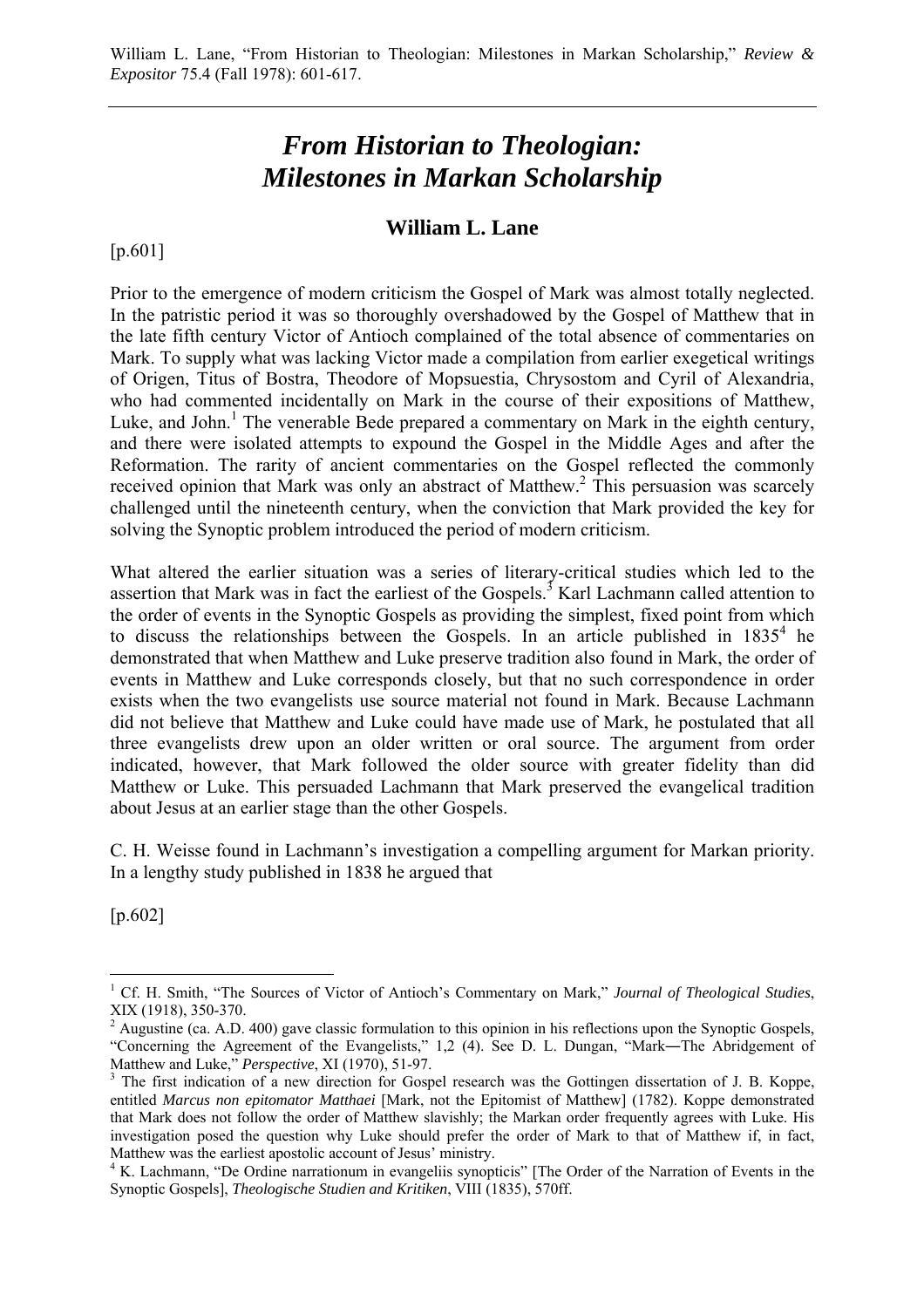Mark was the common source for the narrative tradition in Matthew and Luke.<sup>5</sup> Although he was not prepared to recognize the historical character of all of the tradition found in Mark, he asserted that an outline of the life of Jesus could be constructed from the Markan account which could be assigned to history. Weisse's work provided the basis for the development of "the Markan hypothesis," that Mark was the earliest Gospel upon which the later Gospels drew. As the account which stood closest in point of time to the original eyewitnesses of Jesus' ministry, it provided a reliable source for a knowledge of the historical Jesus.

This critical position was refined and given a classic formulation in H. J. Holtzmann's publication of his investigation of the Synoptic Gospels in 1863.<sup>6</sup> For the generation which followed Holtzmann the Markan hypothesis was an accepted canon of research. Although the later evangelists may reflect the developing theology of the Church, Mark's simple, uncomplicated presentation of Jesus was based upon well-attested, early and reliable tradition. For the framework necessary to life-of-Jesus research one could turn with confidence to the Gospel of Mark.

That summarizes the situation in Markan criticism at the turn of the century. Christians turned to the Gospel of Mark because it was a reliable historical source for reconstructing the ministry of Jesus. The vivid realism of the Markan narratives encouraged a confidence in the credibility of the record. The prevailing conviction that Mark put us in touch with the historical Jesus could appeal to the broad support of a scholarly consensus that the evangelist Mark was an historian, not a theologian, and that his Gospel falls into the category of history, not theology.

That consensus no longer exists. It is now customary to recognize that Mark is not simply an historian. He is a theologian of the first rank.<sup>7</sup> His Gospel is by no means a simple, uncomplicated presentation of the life of Jesus; it is impregnated with theology. Mark reflects distinctive christological and theological perspectives which put us in touch with the convictions of the community for which he prepared his Gospel in the seventh decade of the first century. The developments which account for this altered understanding of the role of the evangelist—from historian to theologian—may be traced in a number of epoch-making studies. They constitute the milestones in Markan scholarship in the twentieth century.

# **WILLIAM WREDE**

The common conviction that Mark was essentially an historian was rudely challenged by William Wrede, whose studies convinced him that even the earliest Gospel does not carry us back directly to Jesus himself. In a

[p.603]

<sup>5</sup> C. H. Weisse, *Die evangelische Geschichte Kritisch and philosophisch bearbeitet* [The Gospel Accounts Critically and Philosophically Treated] (2 vols.; Leipzig: Breitkopf & Hartel, 1838). Weisse also theorized that Matthew and Luke drew upon another common source which preserved the tradition of the sayings of Jesus. He thus laid the groundwork for the "Two Document Hypothesis" (i.e. Mark and Q).

<sup>6</sup> H. J. Holtzmann, *Die Synoptischen Evangelien: Ihr Ursprung and geschichtlicher Charakter* [The Synoptic Gospels: their Origin and Historical Character] (Leipzig: Breitkopf & Hartel, 1863). 7

The shift in critical opinion is reflected in the title of Ralph Martin's survey of Markan scholarship, *Mark:*  $\frac{r}{\sqrt{2}}$ *Evangelist and Theologian* (London: Paternoster Press, 1972).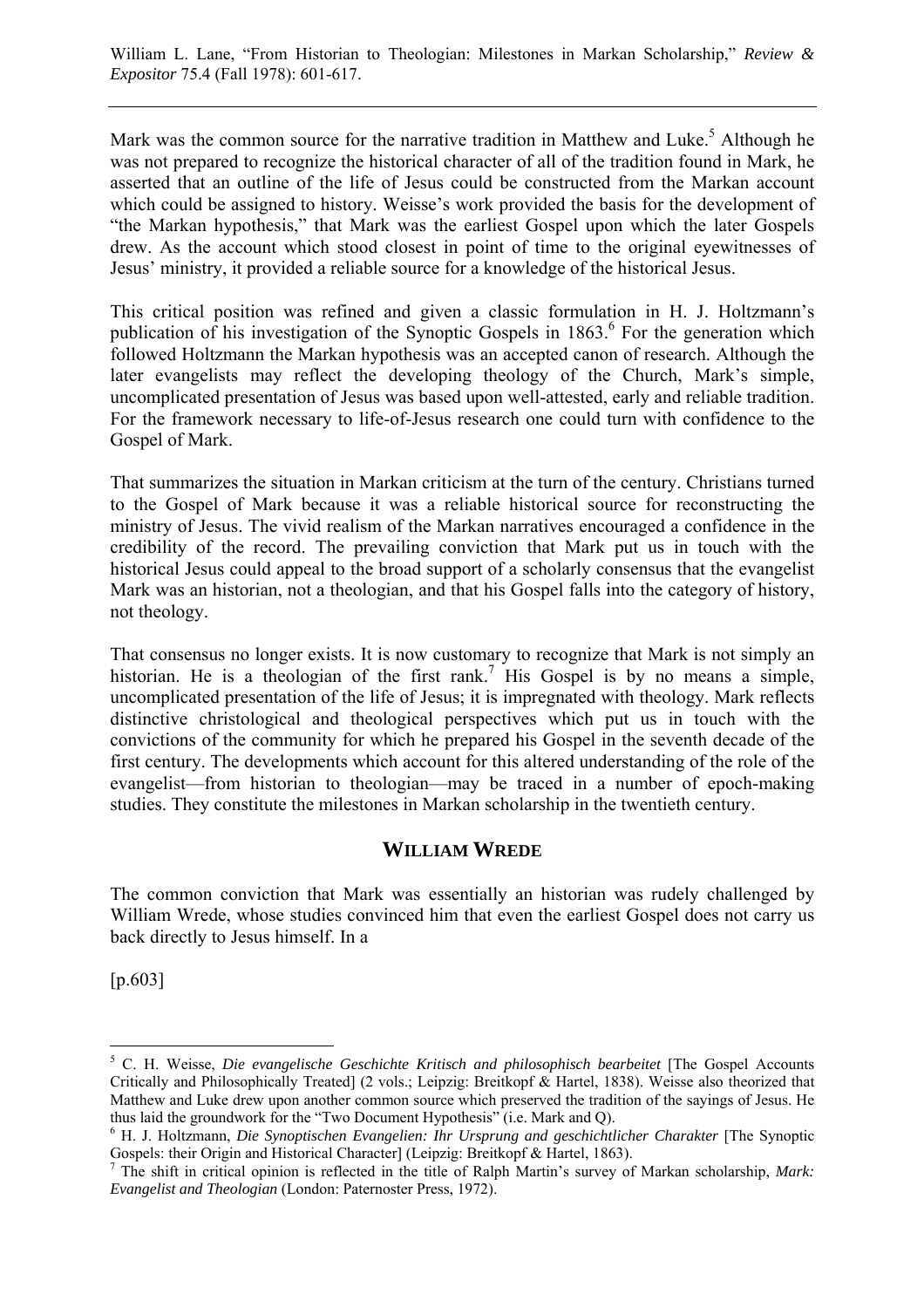William L. Lane, "From Historian to Theologian: Milestones in Markan Scholarship," *Review & Expositor* 75.4 (Fall 1978): 601-617.

volume published in  $1908<sup>8</sup>$  he called attention systematically to the secrecy phenomena in Mark's Gospel. The demons who seek to make known the identity of Jesus are silenced (Mk. 1:25, 34; 3:11-12). Secrecy is imposed after the accomplishment of some of Jesus' mighty works (1:44; 5:43; 7:36, 8-26). Following Peter's confession at Caesarea Philippi and during the descent from the Mount of Transfiguration the disciples are charged to tell no one that Jesus is the Messiah (8:30; 9:9). Jesus withdrew from the multitudes and embarked upon travels during which he desired to remain unknown (7:24; 9:30). He reserved his instruction concerning "the secret of the kingdom of God" and related matters for the disciples alone (4:10-12; 7:17-23; 8:31; 9:28-29, 31, 33-35; 10:33-34; 13:3-37). In short, Wrede urged, Jesus is represented in Mark as enjoining secrecy about his miracles and messiahship in situations where the injunctions to silence appear to be inappropriate and arbitrary. The total impression created by the Gospel of Mark is that Jesus intentionally concealed his messiahship from all except those within the inner circle of the disciples, and even they failed to understand his office and identity. Only with the resurrection did the perception of his true character begin to be grasped. This impression, Wrede argued, is a Markan construction. The "messianic secret" is a literary device which originated in the early church to account for the absence of any awareness that Jesus was the Messiah in the historical tradition. Recognition that the secrecy phenomenon is a theological construction provides a unitary explanation for the injunctions to silence in the Gospel.

Wrede located the source of the idea of a secret about the messiahship in a contrast between what the Church came to think of Jesus as a result of the resurrection and the manner in which his life had been understood during his ministry. No one considered Jesus to be the Messiah prior to the resurrection because Jesus "actually did not represent himself as Messiah.<sup>9</sup> When the Church came to *think* of Jesus after his resurrection as Messiah they explained the absence of any explicit declaration of his messiahship by Jesus during his ministry with the proposal that Jesus had secretly revealed his messiahship. In this way the non-messianic historical tradition of Jesus' ministry was harmonized with the theological conviction of the Church that Jesus was the Messiah. Although the idea of the messianic secret did not originate with Mark, $^{10}$  the evangelist was the first to edit the tradition so thoroughly that his Gospel is impregnated with this theological construct.

Mark's Gospel, accordingly, is an amalgam of historical tradition and theological interpretation which has no support in history. The historical content concerns Jesus' appearance in Galilee as an itinerant teacher surrounded by a circle of disciples who accompanied him on his journeys. Jesus purportedly performed miracles and exorcised demons. He associated

[p.604]

<sup>8</sup> W. Wrede, *Das Messiasgeheimnis in den Evangelien* [The Messianic Secret in the Gospels] (Gottingen: Vandenhoeck & Ruprecht, 1901; reissued, 1963); English translation by J. C. G. Greig, *The Messianic Secret* (London: James Clarke, 1971). Wrede concerned himself primarily with the Gospel of Mark (pp. 9-149). For a discussion of his ideas see V. Taylor, "W. Wrede's The Messianic Secret in the Gospels," *Expository Times*, LXV (1953-1954), 246-250; G. H. Boobyer, "The Secrecy Motif in St. Mark's Gospel," *New Testament Studies*, VI (1959-1960), 225-235; J. D. G. Dunn, "The Messianic Secret in Mark," *Tyndale Bulletin*, XXI (1970), 92- 117; W. C. Robinson, Jr., "The Quest for Wrede's Secret Messiah," *Interpretation*, XXVII (1973), 10-30. 9

W. Wrede, *The Messianic Secret*, p. 77. 10 Ibid., p. 145.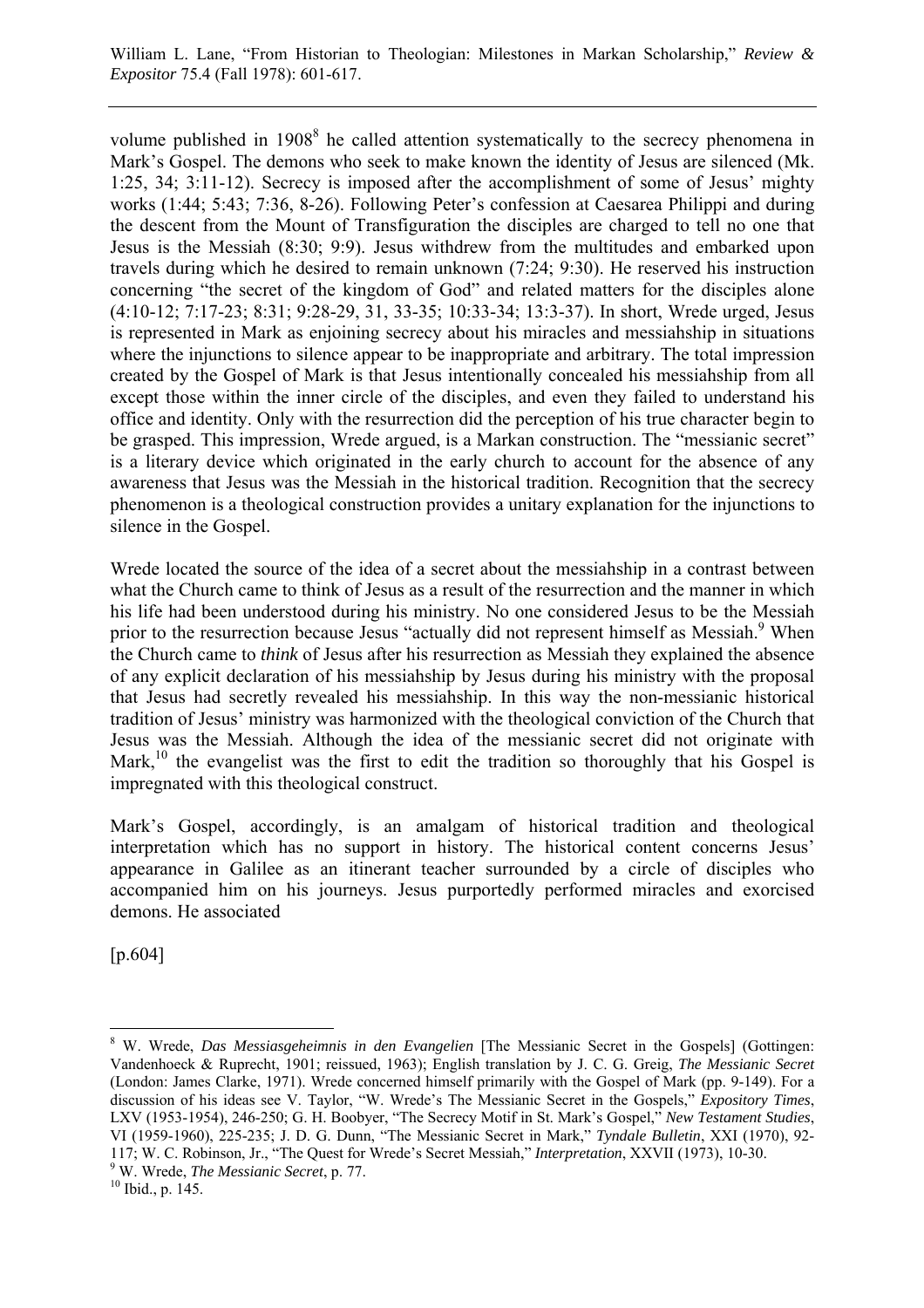freely with tax collectors and other despised persons, and assumed an attitude of freedom in relation to the Law. Consequently, he was opposed by the Pharisees and the Jewish authorities, who eventually secured his death with the cooperation of the Roman provincial government. $^{11}$ 

Mark superimposed upon this historical tradition the definite non-historical dogmatic construction that Jesus had intentionally veiled his true identity during the course of his earthly ministry. Mark's purpose was to present Jesus as the bearer of a special messianic office conferred by God. Since no one supposed that Jesus was the Messiah prior to the resurrection, and since nothing was known of any open claim on Jesus' part to be the Messiah, Mark's Gospel must be recognized as a bold attempt to give a messianic interpretation to the non-messianic character of Jesus' earthly ministry. Wrede's conclusion was startling:

Only pale remnants (of historical evidence for the actual life of Jesus) survive in what is a suprahistorical interpretation based on faith. In that sense Mark's Gospel belongs to the history of dogma. $^{12}$ 

The literary form of the Gospel creates the impression that it is a record of history. In point of fact, Wrede urged, it is theology cast in a narrative style of writing. The Gospel of Mark constitutes the first chapter in a history of Christian dogma.

Wrede's reading of the Gospel of Mark has not gone unchallenged. It is widely recognized currently that the "secrecy" phenomena in Mark resist a unitary explanation. A single example must suffice to illustrate the point. Wrede found in Mark 5:43 his most striking evidence that the secrecy phenomenon was an arbitrary schematic construction of the evangelist. Since it was widely known that Jairus's daughter had died, it would be impossible to keep the news concerning her from those who came for her funeral. An injunction to silence was impractical.<sup>13</sup> It is clear, however, that this context lends no support to the theory of secret messiahship, as Wrede conceived it. Fundamental to the narrative is the remarkable disclosure of Jesus' authority to the parents of the girl and to the disciples. The "secret" is, accordingly, a "witnessed secret" which is to be kept from others whom Jesus excluded. The accent of the narrative alternates between disclosure of the messiahship and veiling. The motivation for the injunction to silence may be found in the rank unbelief of those who had ridiculed Jesus with their scornful laughter (5:40-42). It is clear throughout Mark that Jesus revealed his messiahship only with reserve. It is appropriate to this consistent pattern of behavior that he was unwilling to make himself known to the raucous, unbelieving group that had gathered outside Jairus's house. He did not permit them to witness the saving action by which the girl was restored to her parents, and he directed that it should continue to remain

[p.605]

unknown to those outside. He recognized that the responsibility of the parents in this regard could not continue indefinitely. When the child appeared in public the facts would speak for themselves. By then, however, Jesus would have departed and could no longer be subject to ostentatious acclaim. Mark's point is not that Jesus' miracles are secret, but that their

 $11$  Ibid., p. 130.

 $12$  Ibid., p. 131.

 $13$  Ibid., pp. 48f.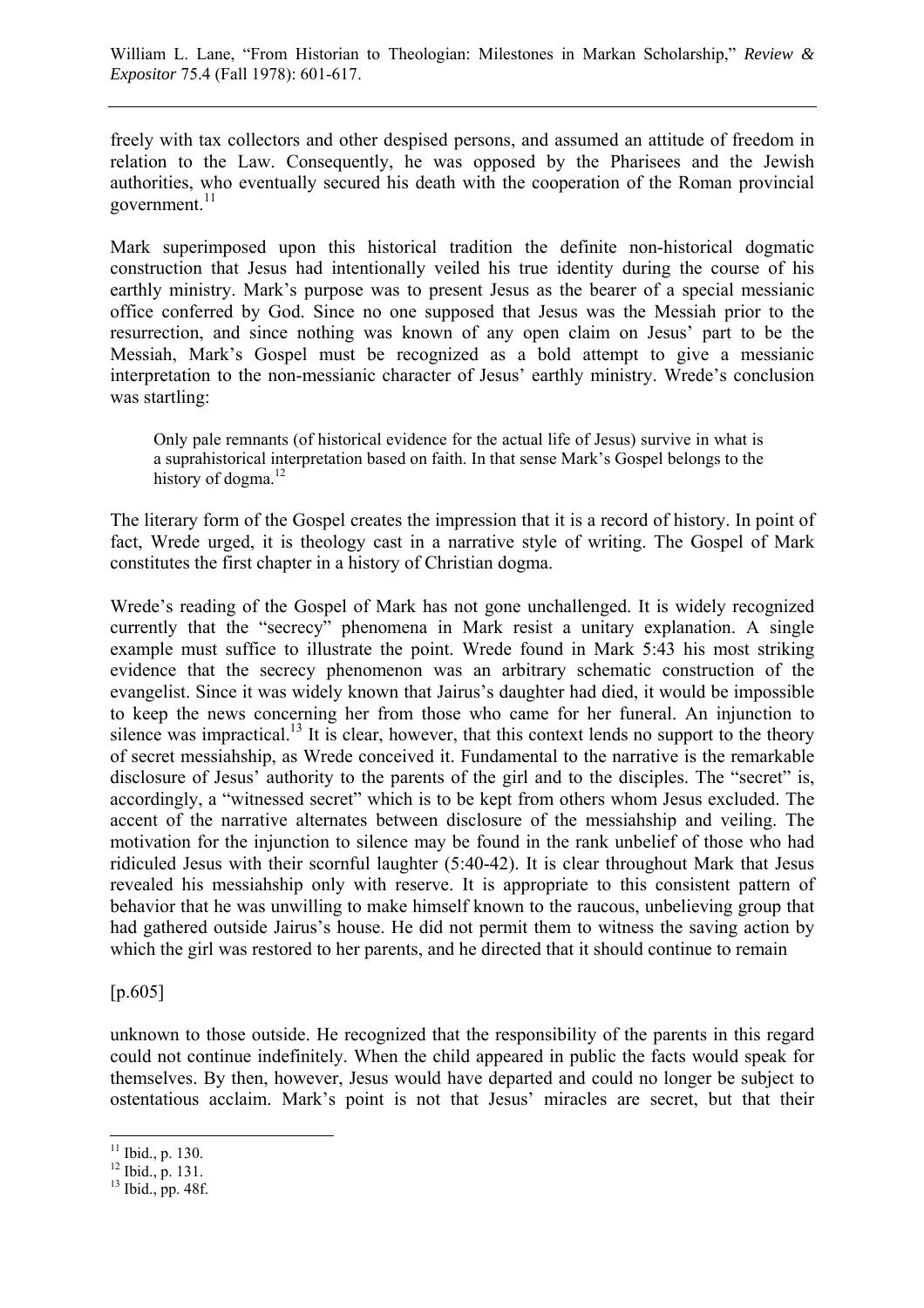significance can be discerned only in the light of Jesus' office as the one who brings the kingdom of God.

The nerve-center of "the messianic secret" is the necessity of the passion in the plan of God. This is made indelibly clear in Mark 8:31, where Jesus clarifies what it means to acknowledge that he is the Messiah. His solemn pronouncement follows immediately on verse 30 as the explanation of the stern command not to speak to anyone concerning Jesus' identity. It was not necessary that the people recognize that he is the Messiah until he had fulfilled his messianic vocation through death and resurrection (9:9; 13:9f.; 14:9). This is the one occasion in Mark that an injunction to silence is explained, and it provides the key to all of the previous injunctions to silence. The necessity of the passion in obedience to the will of God accounts for the so-called secrecy phenomena in the Gospel. The "messianic secret" is God's intention to provide salvation through a suffering Savior who is identified with the people by his free decision to bear the burden of judgment on human rebellion.<sup>14</sup> The repeated injunctions to silence throughout the Gospel of Mark are an expression of Jesus' fidelity to the divine plan of salvation.

Wrede's achievement, nevertheless, was considerable. His legacy to the contemporary study of the Gospel of Mark lies in the discovery of clear theological assertion in the Markan account. Wrede's understanding of Mark is presupposed by the leading exponents of form criticism, including Martin Dibelius and Rudolf Bultmann. Its leading features reappear in the studies of R. H. Lightfoot<sup>15</sup> and T. A. Burkill.<sup>16</sup> Although Wrede did not convince everyone, his conclusion that Mark was clearly *interpreted history* appeared to most scholars to be unassailable. To this extent his work is the first and major milestone in the recognition of Mark as a theologian.

# **KARL LUDWIG SCHMIDT**

Another study appeared in 1901 which reinforced Wrede's view that Mark is not uninterpreted factual history. Albert Schweitzer released a study of the life of Jesus<sup>17</sup> in which he sought to demonstrate that the Gospel of Mark is not a closely connected historical narrative at all. It is actually composed of a number of independent units of tradition. Schweitzer expressed his conviction with characteristic vigor:

[p.606]

 $\overline{a}$ <sup>14</sup> G. Minette de Tillesse, *Le secret messianique dans l'évangile de Marc* (Paris: Les Editions du Cerf, 1968), p. 321: "The messianic secret expresses in Mark the irrevocable and free decision of Jesus to embrace his passion, because this is the divine will.... If Jesus had allowed his glory as Son of God to shine everywhere, if he had permitted to the crowds their delirious enthusiasm, if he had allowed the demons to howl their servile confession, if he had permitted the apostles to divulge everywhere their sensational discovery, the passion would have been rendered impossible and the destiny of Jesus would have issued in triumph, but a triumph which would have been wholly human (Ch. 8:33) and which would not have accomplished the divine plan of salvation." Cf. pp. 415-417.<br><sup>15</sup> R. H. Lightfoot. *History and Interpretation in the Gospels* (London: Hodder & Stoughton, 1935).

<sup>&</sup>lt;sup>16</sup> T. A. Burkill, *Mysterious Revelation, An Examination of the Philosophy of St. Mark's Gospel* (Ithaca, N.Y.: Cornell University Press, 1963).

<sup>17</sup> A. Schweitzer, *Das Messianitats- and Leidensgeheimnis: Eine Skizze des Lebens Jesu* [The Secret of the Messiahship and Passion: A Sketch of the Life of Jesus] (Tübingen: J. C. B. Mohr, 1901). English translation by W. Lowrie, *The Mystery of the Kingdom of God: The Secret of Jesus' Messiahship and Passion* (New York: Dodd, Mead, 1914).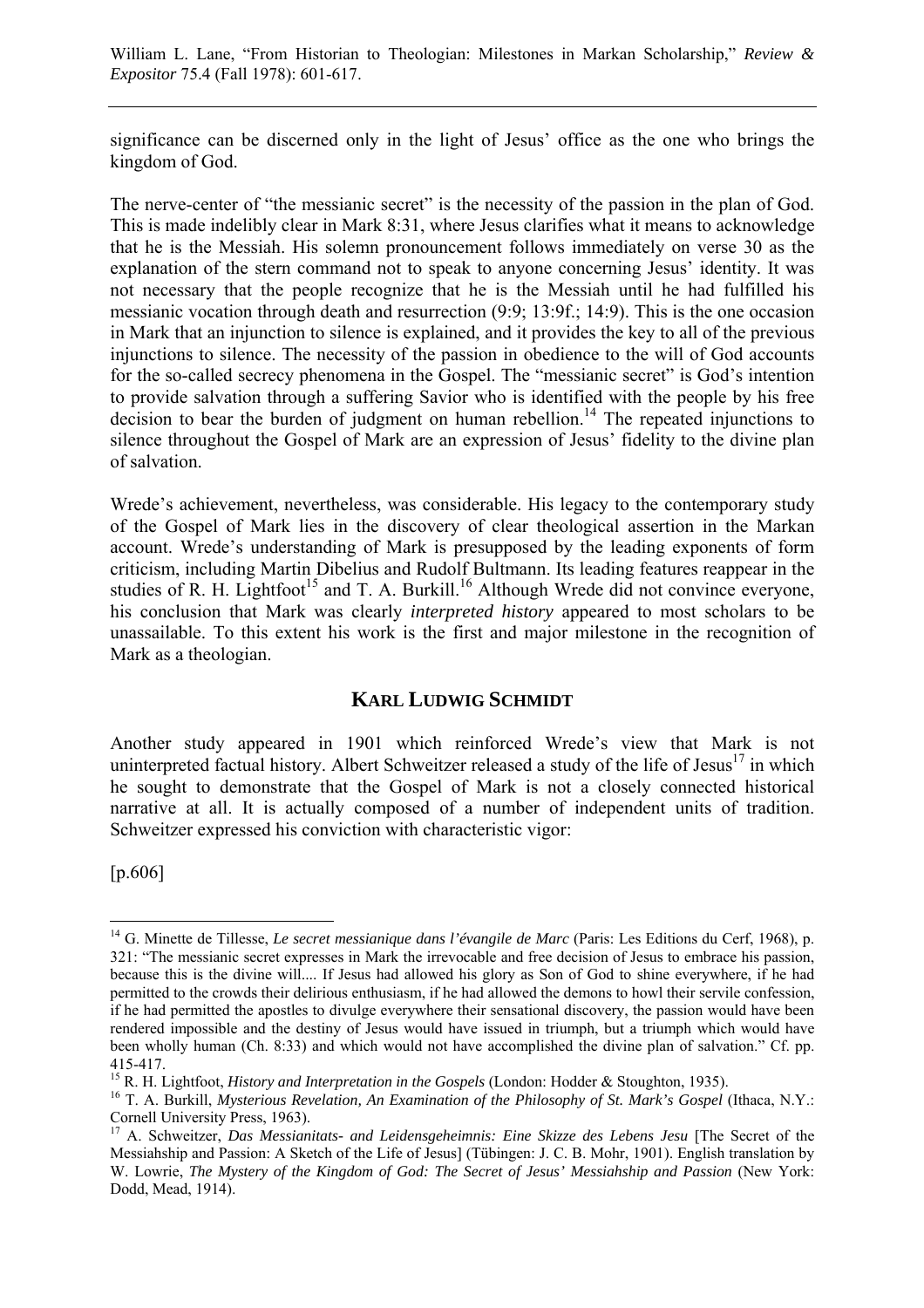The material with which it has hitherto been usual to solder the sections [of Mark] together into a life of Jesus will not stand the temperature test. Exposed to the cold air of critical skepticism it cracks; when the furnace of eschatology is heated to a certain point the solderings melt. In both cases the sections all fall apart.<sup>1</sup>

In this conclusion Schweitzer anticipated the emergence of form criticism and more particularly, the work of Karl Ludwig Schmidt.

Form criticism is the study of biblical tradition which may be presumed to have existed originally in oral form. Its concern is to penetrate behind the sources which literary criticism may identify to the preliterary stage of the tradition. It seeks to describe what took place as the tradition was transmitted orally from person to person and from community to community. Its special concern is the modification of the tradition by the life and thought of the Christian community. In the New Testament form criticism has concerned itself primarily with the investigation of the Synoptic Gospels. It has focused upon the individual units of tradition in the Gospels in an effort to distinguish those strata which reflect the concerns of the Church from the stratum which might be thought to go back to Jesus himself or to some contemporary source in Judaism or Hellenism.

Form criticism was developed as a critical tool by Hermann Gunkel, an Old Testament scholar. In his commentary on Genesis (1901) he broke new ground by attempting to recover the earliest form of the tradition which was given its final literary expression in Genesis. Gunkel was convinced that the method he had developed for identifying and classifying smaller units of narrative, didactic, and liturgical tradition behind the literary text was applicable to the study of the Synoptic Gospels as well. This insight was developed by one of his pupils, Martin Dibelius, in a study of the primitive Christian tradition concerning John the Baptist.<sup>19</sup> In this early work Dibelius expressed two methodological conclusions concerning the Synoptic Gospels and the tradition embedded in them which became programmatic for form criticism: (1) the evangelists are not authors but collectors and preservers of tradition, who had edited their material by adding such items as time and place references, connecting links, and summary reports; (2) both sayings and narrative material existed in fixed oral forms before they received literary expression by the evangelists who wrote the Gospels. The second of these insights Dibelius developed himself in a brochure dealing with "The Form Criticism of the Gospels" published in  $1919$ ,<sup>20</sup> in which he distinguished between five "forms" which he could recognize behind the literary expression of the Synoptic Gospels. The first insight was developed by his own student, K. L. Schmidt, in a monograph devoted to the framework of the Synoptic Gospels.<sup>21</sup>

[p.607]

<sup>&</sup>lt;sup>18</sup> A. Schweitzer, *The Quest for the Historical Jesus* (London: A. & C. Black, 1910), p. 331.<br><sup>19</sup> M. Dibelius, *Die urchristliche Uberlieferung von Johannes dem Täufer* [The Primitive Christian Tradition Concerning John the Baptist] (Tübingen: J. C. B. Mohr, 1911).

<sup>20</sup> M. Dibelius, *Die Formgeschichte des Evangeliums* [The Form Criticism of the Gospels] (Tübingen: J. C. B. Mohr, 1919). English translation of the second German edition (1933) by B. L. Woolf, *From Tradition to Gospel* (New York: Charles Scribner's Sons, 1934). The third German edition (1959) contains an essay by G. Iber tracing the development of form criticism since Dibelius. For a useful introduction to the discipline of form criticism, see E. V. McKnight, What is Form Criticism? (Philadelphia: Fortress Press, 1969).

<sup>&</sup>lt;sup>21</sup> K. L. Schmidt, *Der Rahmen der Geschichte Jesu* [The Framework of the Story of Jesus] (Berlin: Trowitzsch, 1919; reissued 1964).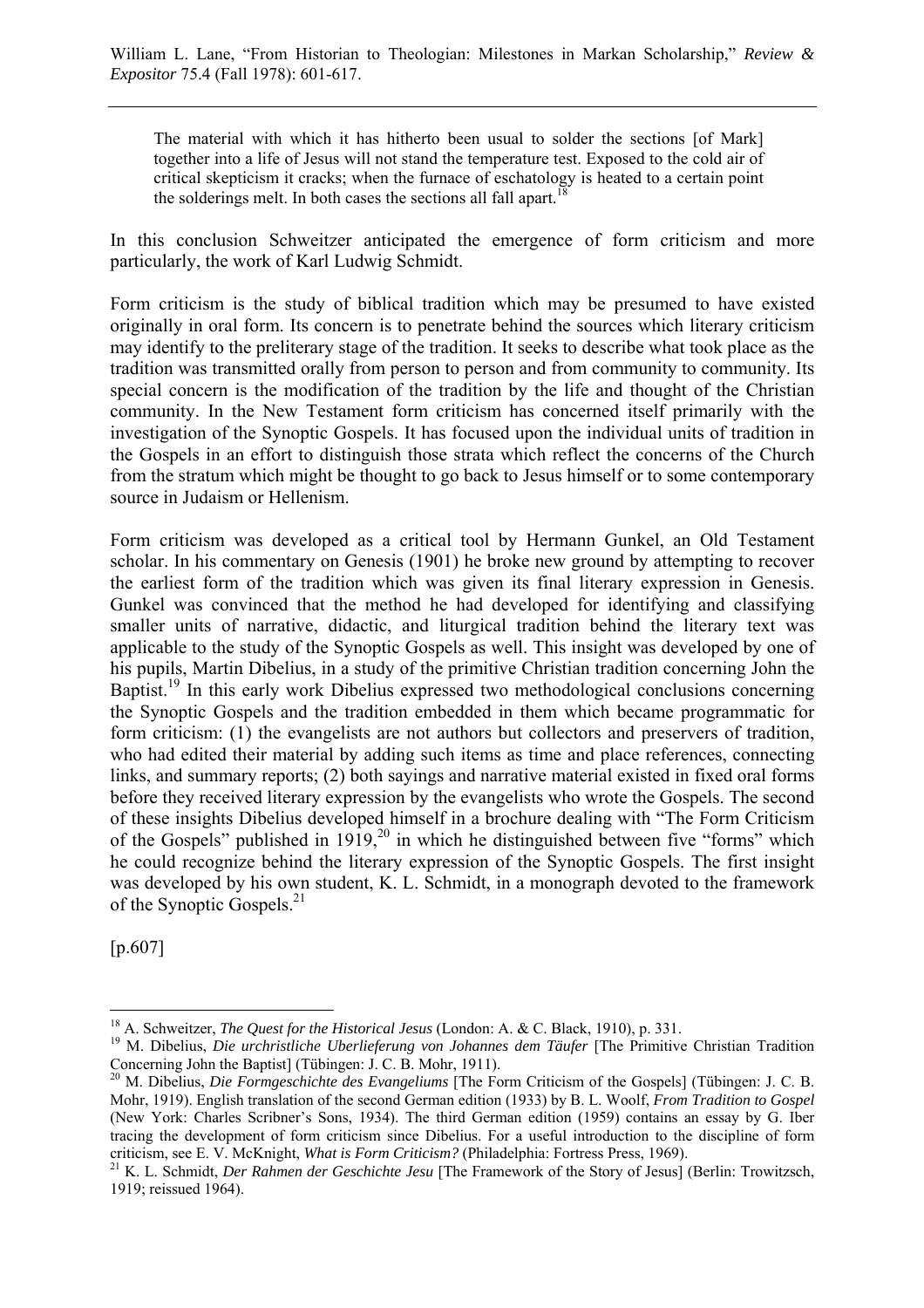Schmidt sought to demonstrate that the order of the paragraphs even in Mark, the oldest connected narrative source for the ministry of Jesus, was casual and arbitrary. He focused his investigation on the Markan seams which join together the separate episodes of the Gospel so that an impression is conveyed of a continuous narrative. His studies convinced him that the references to time and place, which appear to advance the narrative and which account for its coherence, do not rest upon historical memory of temporal or topographical fact. They are editorial in character. The Markan framework was not derived from the earliest tradition but was provided by the evangelist to serve the liturgical, apologetic, and missionary interests of his own community.<sup>22</sup> The oldest tradition about Jesus consists of an abundance of individual stories which have been arranged into larger units on a theological or topical basis. Mark's Gospel, composed of such individual units of tradition, may be compared to a strand of pearls, where each pearl is held in place by the string to which it has been attached artificially. The task of criticism is to cut the string―to separate the individual units of tradition from the framework in which they currently appear―so that each of the pearls may be examined independently. Schmidt's conclusion was a frontal blow to those who had turned to the Gospel of Mark for reconstructing the course of Jesus' public ministry:

Only now and then, from considerations about the inner character of a story, can we fix these somewhat more precisely in respect to time and place. But as a whole, there is no life of Jesus in the sense of a developing biography, no chronological outline of the story of Jesus, but only independent stories, which have been put into a framework.<sup>23</sup>

To the extent that Schmidt's work carried conviction, Mark the historian receded from the scene.

Schmidt's largely negative conclusion that Mark did not have access to any chronological or geographical framework for the career of Jesus did not go unchallenged. C. H. Dodd was highly critical of Schmidt's thesis.<sup>24</sup> The weakness of his theory of arrangement in terms of topical concerns, Dodd argued, is that it is "not a sufficient explanation of the order of the Gospel, and it is often not needed as an explanation, since the units have an inner connection with one another grounded in the facts themselves.<sup>"25</sup> Moreover, the connecting summaries which Schmidt discarded as the artificial constructions of the evangelist provide a continuous narrative framework into which the episodes of the Galilean ministry fit. "So continuous a structure," Dodd urged, "scarcely arose out of casual links supplied here and there where the narrative seemed to demand it."<sup>26</sup> Dodd concluded that Mark had access to an outline of the whole ministry of Jesus which was drawn from the tradition.<sup>27</sup>

 $22$  Ibid., p. 31: "If it is the case that the rise of the Christian faith can be understood only in terms of the development of Christian worship—a view which has won increasingly wide acceptance in recent years—it is clear that the rise of Christian literary activity must also be understood in relation to the experience of worship. In my opinion, the significance of the early Christian tradition of worship for the process through which the literature of the Gospels came into being cannot possibly be exaggerated."

<sup>&</sup>lt;sup>23</sup> Ibid., p. 317. Schmidt went so far as to assert that even the passion narrative was in its chronological and topographical framework the invention of Mark (pp. 303-309). He failed, however, to provide any explanation for Mark's creation of this particular structure of Jesus' career as the framework for this Gospel.<br><sup>24</sup> C. H. Dodd, "The Framework of the Gospel Narrative," *The Expository Times*, XLIII (1931-1932), 398-400.<br><sup>25</sup> Ibid..

<sup>26</sup> Ibid., p. 399.

<sup>27</sup> Ibid., p. 400. A similar position was advanced by N. B. Stonehouse, *The Witness of Matthew and Mark to Christ* (Philadelphia: The Presbyterian Guardian, 1944), pp. 28-37. Stonehouse conceded that Mark is not usually concerned to fix precisely the location and time of every episode he relates, but insists that it does not follow that Mark was indifferent to the facts of history. Moreover, "the absence of precise connections between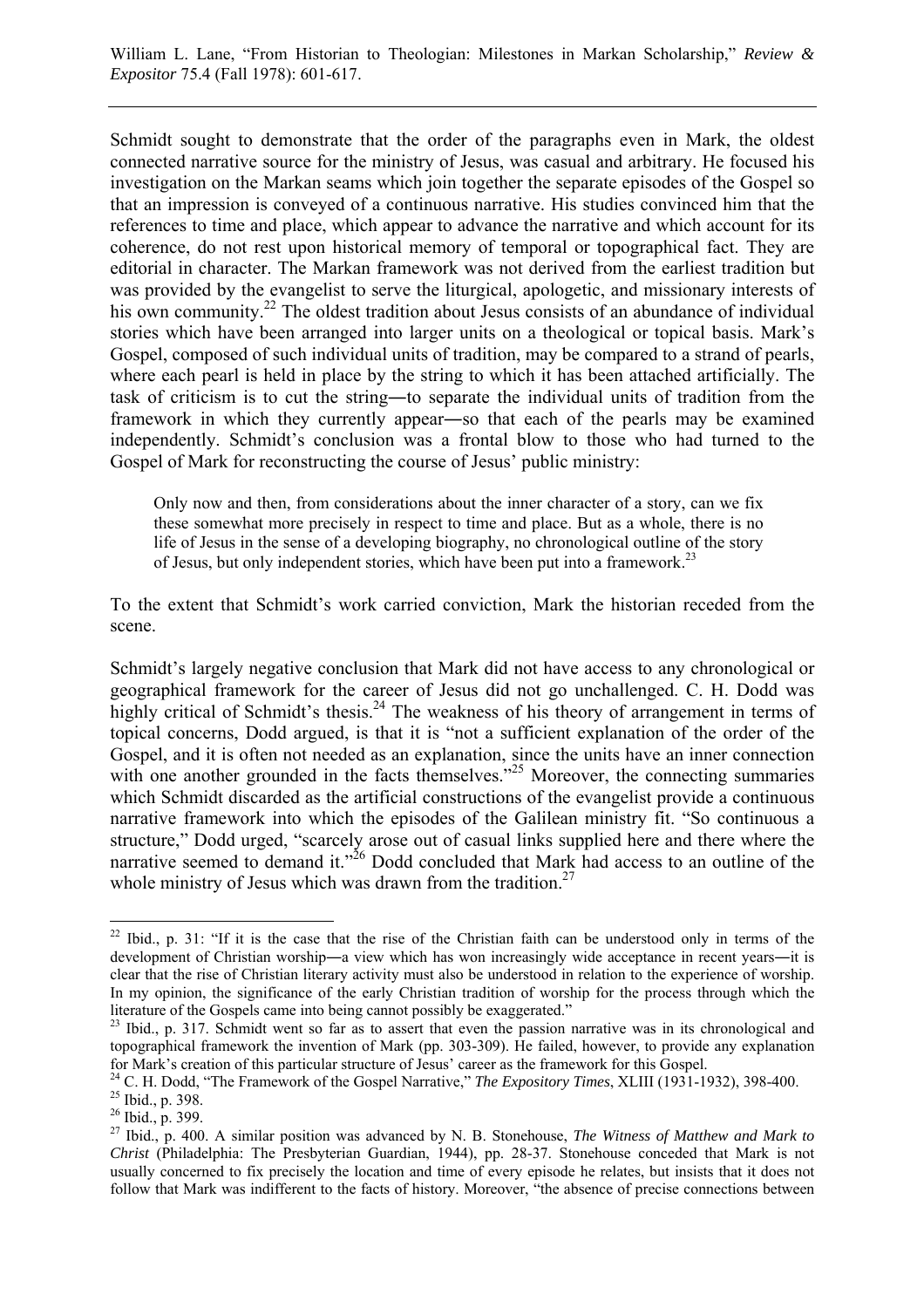William L. Lane, "From Historian to Theologian: Milestones in Markan Scholarship," *Review & Expositor* 75.4 (Fall 1978): 601-617.

#### [p.608]

It should be recognized that there are not as many precise links to the aspects of tradition as one might suppose. This was the element of truth in Schmidt's estimate of the character of the Synoptic Gospels, including Mark. Nevertheless, this should not imply that there was an indifference to historical sequence or factual truth in the early Church. Schmidt's critical method was to play one Gospel off against another. This approach presupposes a rigid literary criticism of the Synoptic Gospels which is far too narrowly conceived because it fails to take into account the element of oral tradition which may clarify some of the differences he observed. It also fails to appreciate the distinct historical, theological, and communal concerns of each of the evangelists. The gospel could not be proclaimed apart from some framework. Since the proclamation involved a life story there was a demand for sequence, at least to some extent. But Schmidt succeeded in calling into question the assumption that Mark was a reliable source for discerning the course and vicissitudes of Jesus' mission. His work constitutes a further milestone on the road toward the modern interpretation of the Gospel of Mark.

# **ERNST LOHMEYER**

A different direction was introduced into Markan studies with the publication in 1936 of Ernst Lohmeyer's investigation of what may be called "theological geography" in the Gospel of Mark.<sup>28</sup> R. H. Lightfoot expressed Lohmeyer's contention in clear terms:

Galilee and Jerusalem, therefore, stand in opposition to each other, as the story of the gospel runs in St. Mark. The despised and more or less outlaw Galilee is shown to have been chosen by God as the seat of the gospel and of the revelation of the Son of Man, while the sacred city of Jerusalem, the home of Jewish piety and patriotism, has become the centre of relentless hostility and sin. Galilee is the sphere of revelation, Jerusalem the scene only of rejection. Galilee is the scene of the beginning and middle of the Lord's ministry; Jerusalem only of its end.... Galilee is the land where it will receive its  $\frac{5}{29}$  consummation  $29$ 

Especially significant to Lohmeyer was the fact that there is reference in Mark only to Galilee in terms of the post-resurrection experience of the Church (Mk. 14:28; 16:7).

The corollary that Lohmeyer drew from his reading of the Gospel was that there were two streams of primitive Palestinian Christianity: one in Galilee, which for Mark was the true *terra Christiana*, and the other in Jerusalem. Corresponding, to these two locales were two distinct christologies. The Church in Galilee viewed Jesus as the Son of Man; the

many incidents by no means proves that the connections which do exist are of the evangelist's invention" (p. 30). There is every indication that the evangelist Mark considered the connecting links between the units of tradition to be factual. For a contrary opinion see D. E. Nineham, "The Order of Events in St. Mark's Gospel―an Examination of Dr. Dodd's Hypothesis," in *Studies in the Gospels*, ed. D. E. Nineham (Oxford: Clarendon Press, 1955), pp. 223-239.

<sup>28</sup> E. Lohmeyer, *Galilaa and Jerusalem* (Gottingen: Vandenhoeck & Ruprecht, 1936). Lohmeyer's thesis was taken and introduced to the English-speaking world almost immediately by R. H. Lightfoot, *Locality and Doctrine* (London: Hodder & Stoughton, 1938). Since the two men develop the thesis in parallel fashion, reference will be made to the more accessible work of Lightfoot. It should be remembered, however, that Lightfoot is dependent upon Lohmeyer.

<sup>29</sup> R. H. Lightfoot, *Locality and Doctrine*, pp. 124f.; cf. E. Lohmeyer, op. cit., pp. 5ff.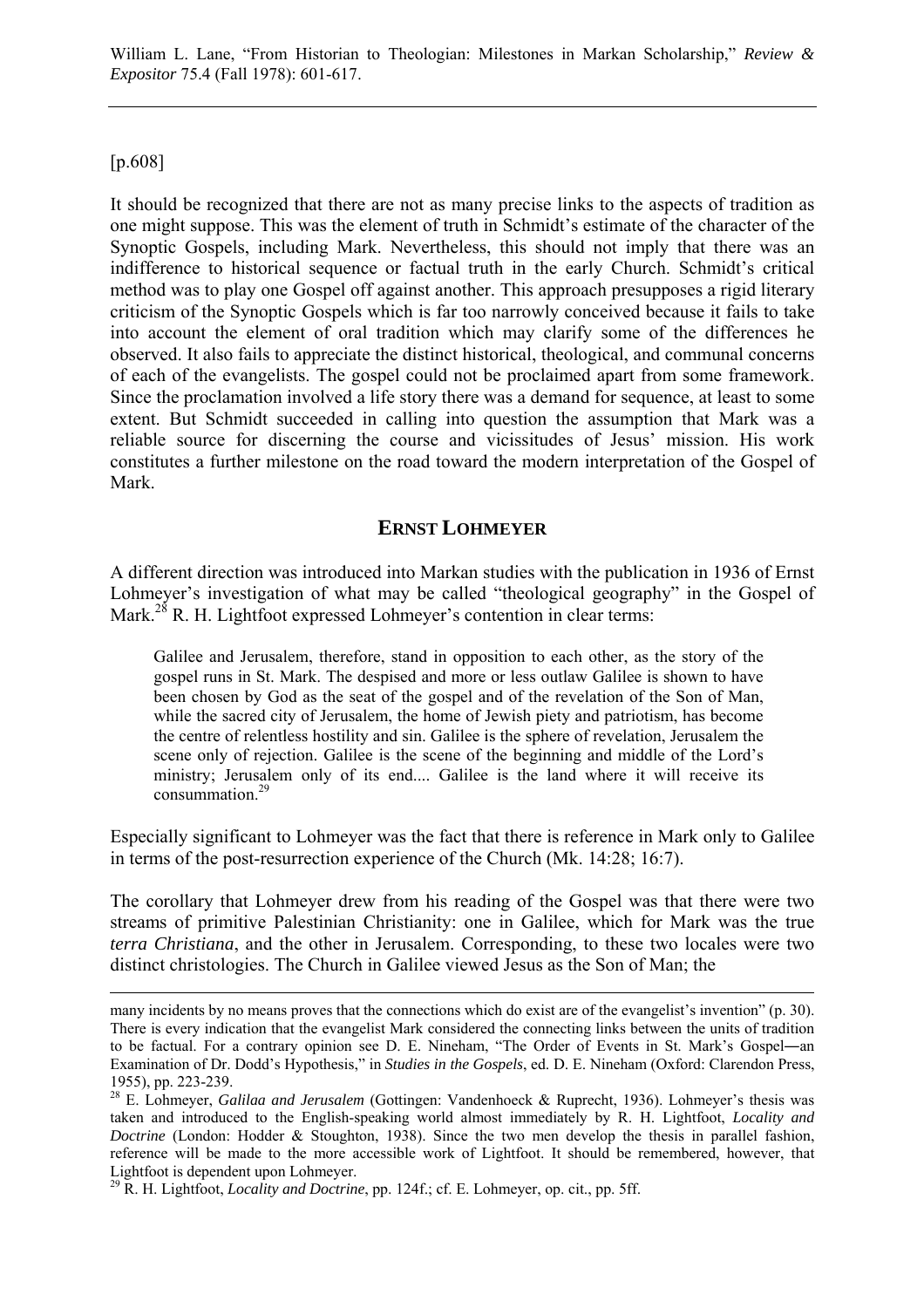William L. Lane, "From Historian to Theologian: Milestones in Markan Scholarship," *Review & Expositor* 75.4 (Fall 1978): 601-617.

#### [p.609]

Church in Jerusalem perceived him under the category of the Messiah. The most primitive christology is Galilean in character. The Jerusalem understanding of Jesus is later, as the events in Jesus' ministry were understood in the light of the Old Testament Scriptures.

Lohmeyer found the major support for his theories in the parallel passages Mark 14:28 and 16:7. On the basis of these texts he concluded that the evangelist believed that the parousia will take place in Galilee, and that it will mark the dawning of the New Age.<sup>30</sup> On thus understanding, Mark 16:7 is a summons for the Markan community to proceed to Galilee in anticipation of an imminent event—the consummation.

Lohmeyer also drew support for this interpretation from Mark's concentrated focus upon Jesus' ministry in the region of Galilee. Not only is "Galilee" mentioned twelve times in the Gospel, but the evangelist Mark locates the center of Jesus' ministry in Capernaum and he situates the bulk of Jesus' activity on the shores of the Lake of Galilee. In sharp contrast, he assigns almost no ministry to Jesus in Jerusalem. The Lord goes there only to die. Behind the parts assigned to Galilee and Jerusalem in Mark Lohmeyer detected doctrinal considerations. Mark regarded Galilee as the land divinely appointed for the revelation of salvation; Judea and Jerusalem he saw as localities to be visited with judgment. The geographical details reflect not historical tradition but the distinctive theology of the evangelist.

The Lohmeyer thesis suffers from inner contradictions and a lack of sufficient evidence. Critics have urged a number of considerations which undermine the cogency of the argument. (1) Galilee, far from being the scene of revelation, is precisely the region where Jesus' messianic dignity is veiled and where the response of both the people and the disciples is characterized by misunderstanding. Although Jesus taught, exorcised. demons, performed miracles, the eyes of men were not opened. During his stay in Galilee he was not recognized to be the Messiah or the Son of God. In fact, he experienced hardness of heart, unbelief and rejection. The rejection experienced in Nazareth (6:1-6) anticipates his final rejection in Jerusalem. On the other hand, although Jerusalem is the scene of Jesus' final rejection and humiliation, it is also the locale where Jesus fulfills his messianic mission of providing "a ransom for the many" (10:45), Moreover, it was in Jerusalem that Jesus' dignity as Son of God was recognized (15:39). (2) Although Mark locates a major block of Jesus' teaching in Galilee (Mark 4) and notes that Jesus frequently taught the people there, it is important not to overinterpret the evidence and argue that there was scarcely any public ministry in Jerusalem. Balancing the five accounts of controversy which are situated in Galilee (2:1-3:6) are five accounts which are located in Jerusalem (11:27-

[p.610]

<sup>30</sup> J. Robinson, *The Problem of History in Mark* (London: SCM Press, 1957), p. 12, comments on the basic methodological error in the approach taken by Lohmeyer and Lightfoot: "the argument is not built upon what Mark clearly and repeatedly has to say, but upon inferences as to the basis of the Marcan order, a subject upon which Mark is silent." See further pp. 56-60; N. B. Stonehouse, op. cit., pp. 40-49; G. H. Boobyer, "Galilee and Galileans in St. Mark's Gospel," *Bulletin of the John Rylands Library*, XXXV (1952-1953), 334-348; L. E. Elliott-Binns, *Galilean Christianity* (Chicago: A. R. Allenson, 1956); G. Stemberger, "Galilee-Land of Salvation," in W. D. Davies, *The Gospel and the Land* (Berkeley: University of California Press, 1974), pp. 409- 438.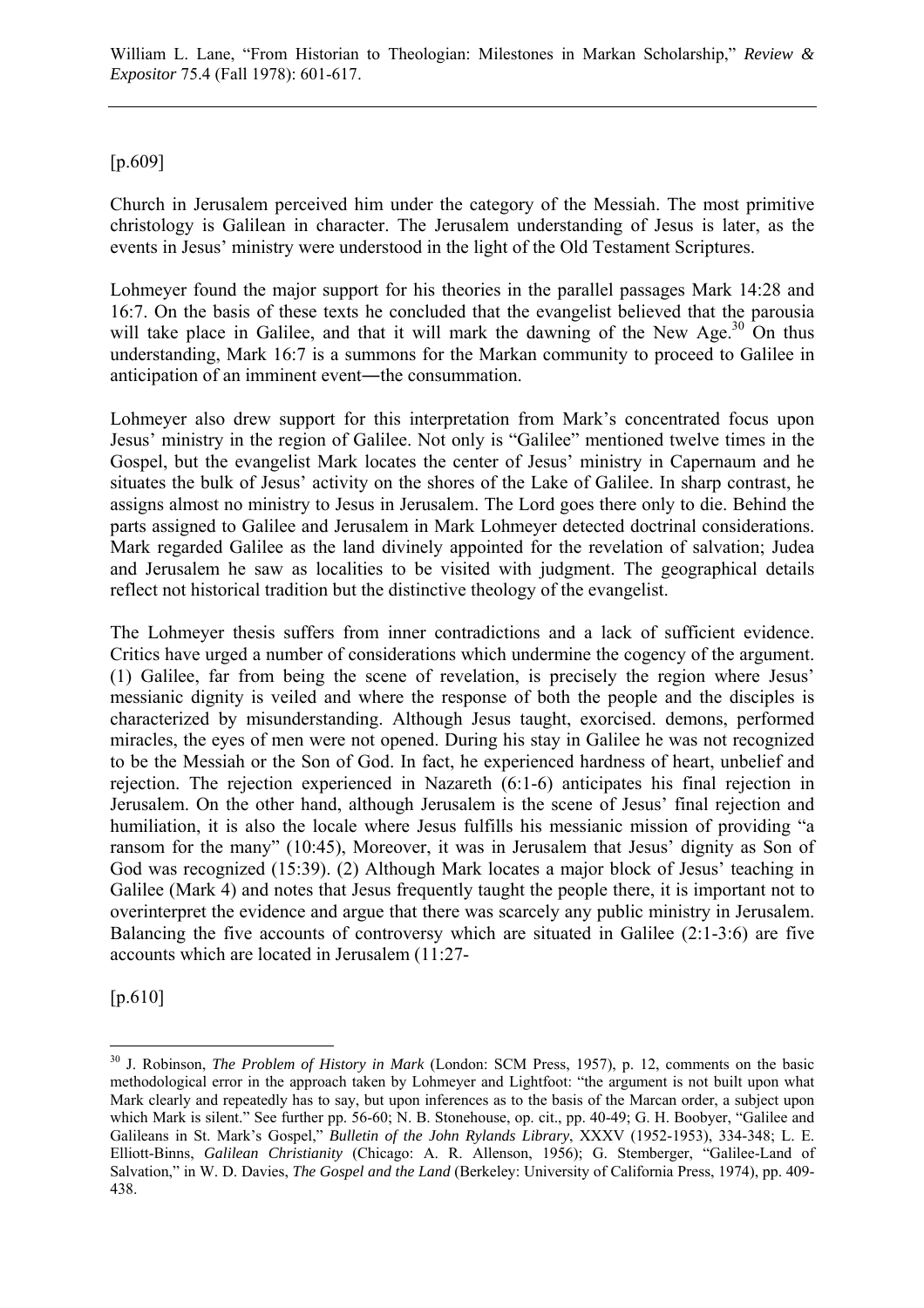12:34). Corresponding to the notices that Jesus was teaching the people in Galilee is the statement that he was teaching daily in the Temple in Jerusalem (14:49). Moreover, the crowds who respond to Jesus' ministry in its early phases, according to Mark 3:7-8, come from Judea and Jerusalem as well as from the Galilean region.

(3) The relationship between Mark 14:28 and 16:7 is quite different from that proposed by Lohmeyer. This is evident once the passages are restored to their context. The two passages relate to each other as promise and fulfillment.

## *Promise*

14:27 "I will smite the Shepherd" 14:28 "after I have risen" 14:28 "I will go before you into Galilee" 14:29 Special reference to Peter's anticipated failure.

## *Fulfillment*

16:6 "Jesus of Nazareth who was crucified" 16:6 "he is risen" 16:7 "he goes before you into Galilee." 16:7 Special reference to Peter, who failed.

In context, Mark 14:28 is the promise of the regathering of the scattered flock after the resurrection. Mark 16:6-7 functions as the fulfillment of 14:27-29, and concerns not the parousia but an anticipated resurrection-appearance in Galilee.

(4) Jesus' reception in Jerusalem was more positive than Lohmeyer suggested. From Mark 11:18; 12:12; and 14:2 it is evident that the Jewish authorities were unable to take open action against Jesus because the people generally were favorably disposed toward him; and in 12:37 it is observed that the multitudes liked to listen to Jesus' teaching. The evidence suggests that Mark associates Jerusalem with hostility toward Jesus only insofar as he thinks of Jerusalem as the seat of the religious authorities.

(5) The revelation of Jesus' dignity is significantly restrained throughout the Galilean phase of Jesus' ministry (e.g. Mark 8:29, followed by verse 30; 9:2-8, followed by verses 9-13). There is no open disclosure of his dignity until 14:62, and that is situated in Jerusalem, not Galilee.

The critique which has been directed at  $Lohmeyer<sup>31</sup>$  tends to demonstrate that the derivation of doctrine from geography entails a high degree of selectivity in the approach to evidence and an over-interpretation of the data. Moreover, Lohmeye's thesis implies that Mark took a low view of the significance of history between the resurrection and the parousia. If

[p.611]

the question is asked, "Why did Mark write his Gospel with such a concentrated focus on Galilee?" a responsible reply is that the tradition upon which he was dependent was impregnated with reference to Galilee. It was Galilean in origin and it focused quite naturally upon Galilee. Nevertheless, Lohmeyer's interpretation of the geography of the Gospel of Mark has won a number of adherents to his point of view. He takes his place with Wrede and Schmidt as a creative thinker who forced other interpreters of Mark to examine the Gospel in

 $\overline{a}$  $31$  [Footnote missing]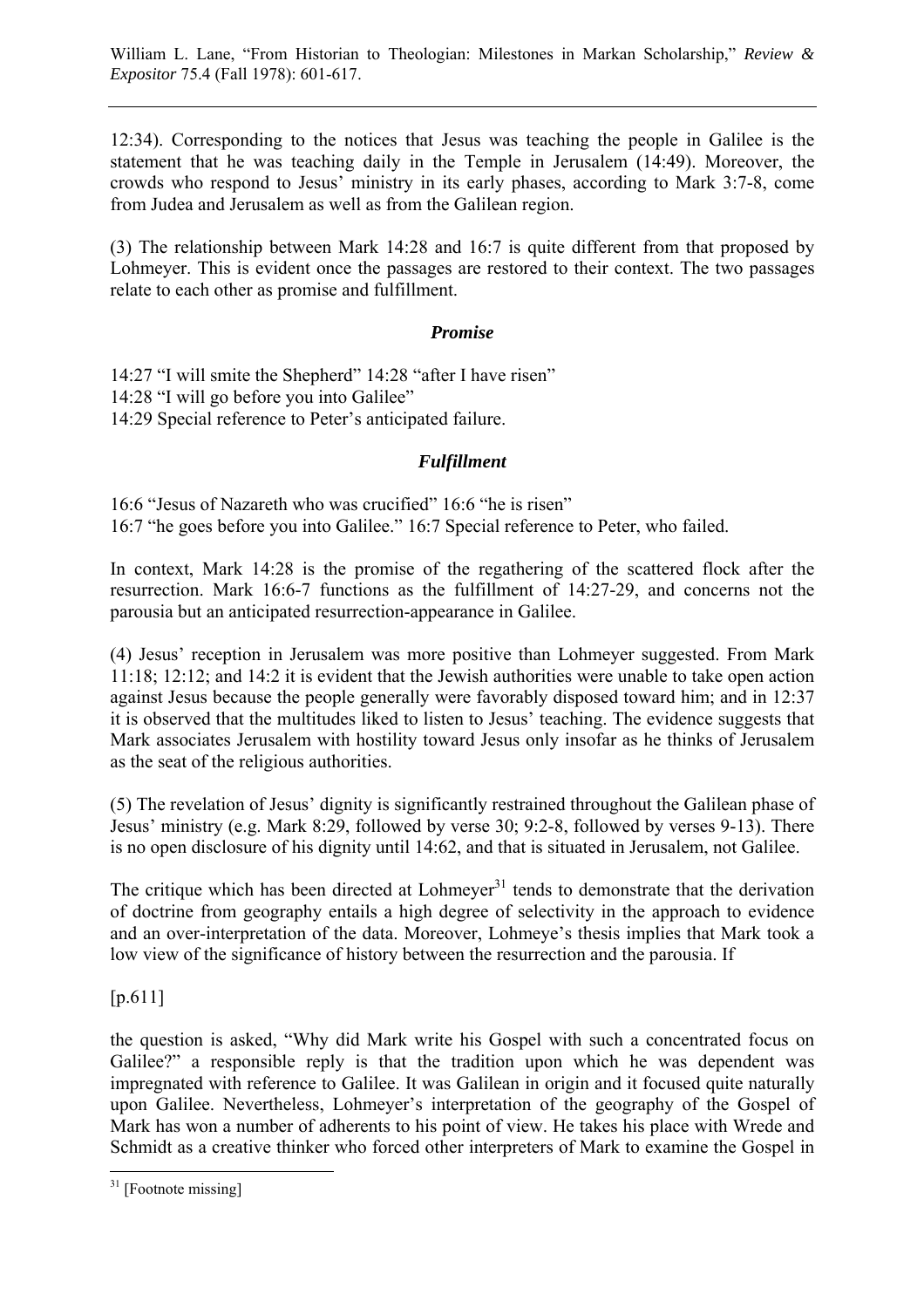terms of its theological assertion and its orientation toward a community with distinctive christological and theological perspectives.

## **WILLI MARXSEN**

Ironically, it was the interruption in literary publications during the second World War which made possible the asking of new questions and the re-thinking of accepted positions in Synoptic studies. Among the new names whose appearance signaled a shift in emphasis in the approach to the Gospels were Gunther Bornkamm (Matthew), Hans Conzelmann (Luke), and Willi Marxsen (Mark).<sup>32</sup>

With the publication in 1956 of Willi Marxsen's monograph, a new direction was given to Markan studies. Marxsen's concern was the evangelist Mark who first created the distinctive literary form designated "the Gospel."<sup>33</sup> His basic presupposition was that the well-planned, particular character of the Gospel of Mark―in contrast to the anonymous character of individual passages derived from the oral tradition―demands "an individual, an authorpersonality who pursues a definite goal with his work."34 He reflected that the individual impetus exerted in fashioning the oldest Gospel could be estimated from the fact that, unlike Matthew and Luke, who possessed Mark's structured account, the first evangelist had at his disposal only a passion narrative, certain collections of material, and anonymous individual units of tradition. By transmitting this tradition according to a planned editing, Mark succeeded in structuring, and even restructuring, the tradition in terms of a personal formation. In subsequent research, Marxsen contended, primary consideration must be given to this formation. By that he meant the tradition as laid down within the totality of the Gospel. While form criticism had been oriented toward individual fragments of the tradition, what was distinctive of Marxsen's approach was its orientation toward the total work, in the conviction that the evangelist-redactor who edited the tradition was himself a creative person.<sup>35</sup>

Marxsen designated his approach as "redaction criticism." To the extent that form-critical analysis was assumed to determine the redactor's work, redaction criticism is the child of form criticism. But it was clear that

## [p.612]

the child was engaged in open revolt against the parent. Form criticism, with its interest in small units of tradition within the literary text, traced their development back to earlier stages in the tradition in order to account for their form in terms of the presumed life-setting in which they arose. The decisive question concerned the life-situation out of which a given unit of tradition emerged. The redactors or editors of the Gospels (the evangelists) were regarded as "collectors" of developed traditions who contributed almost nothing to the formation and shaping of the material. The proponents of redaction criticism are convinced that this critical reconstruction is wrong. They consider the evangelist-redactors to be the crucial figures in the

 $\overline{a}$  $32$  A convenient summary of the presuppositions, emphases and insights of these men is provided by J. Rohde, Rediscovering the Teaching of the Evangelists (Philadelphia: Westminster, 1968), pp. 47-54, 113-140, 154-178.

<sup>&</sup>lt;sup>33</sup> W. Marxsen, Der Evangelist Markus-Studien zur Redaktionsgeschichte des Evangeliums (Gottingen: Vandenhoeck & Ruprecht, 1956; 2nd edition, 1959). English translation by R. A. Harrisville, *et al*., *Mark the Evangelist: Studies on the Redaction History of the Gospel* (Nashville; Abingdon, 1969), Page references are to the English translation.

 $34$  Ibidl, p. 18.

<sup>35</sup> Ibid., pp. 21f.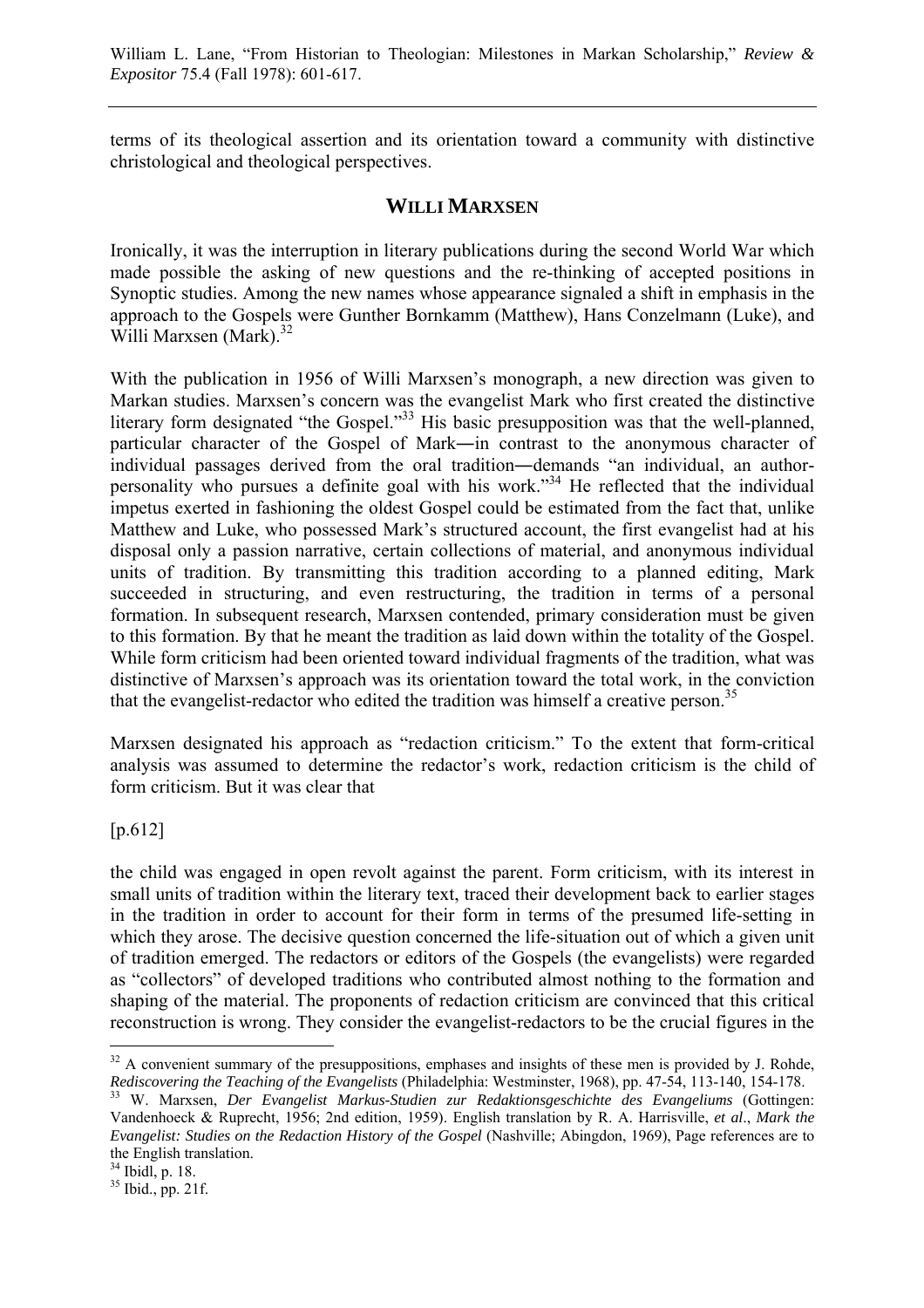formation of the Synoptic Gospels. In the construction of the framework of the Gospel and in the use of techniques of style, they were guided by a conscious theological intention. Marxsen urged that it was necessary for New Testament research to move beyond the formation of individual units of tradition to the form and shaping of the canonical Gospels themselves. He defined the essential question as the determination of the life situation out of which a particular Gospel emerged.

Marxsen, therefore, investigated what K. L. Schmidt had felt was expendable, the framework of the Gospel. By framework Marxsen meant the seams, interpretive comments, summaries, modification of material, the selection and arrangement of the material, the introductions and conclusions to sections. On the basis of an examination of this framework Marxsen insisted that it is necessary to distinguish three different levels of life-situation within the Gospel of Mark: the first level is found in the nonrecurring situation of Jesus' activity; the second is provided by the situation of the church in which units of tradition circulated; the third level relates to the situation of the community in which the Gospel originated. This third level, that of the Markan community, is the particular concern of redaction criticism, on the assumption that "a literary work or fragment of tradition is a primary source for the historical situation out of which it arose, and is only a secondary source for the historical details concerning which it gives information."<sup>36</sup> Marxsen, therefore, inquires into the situation of the community in which the Gospel of Mark came into being—its point of view, its time, and even its composition. This sociological concern, however, is narrowly related to the specific interest and basic conceptions of the evangelist himself.

Without examining Marxsen's critical methodology or the conclusions to which he was led, it is important to appreciate the positive contributions that his approach has made to the study of the Gospel of Mark. (1) In contrast to the emphases of form criticism which viewed the evangelist primarily as an editor of pre-formed units of tradition, redaction criticism

[p.613]

emphasizes the creative role of the evangelist in shaping the tradition and in exercising a conscious theological purpose in preparing his Gospel. (2) While form criticism focused upon the formation of the oral tradition, redaction criticism focuses upon the completed *written* Gospel. Since oral tradition exists in the shadowy pre-history of the Gospels and is therefore ultimately irretrievable, the concentration on the written form of the Gospel in redaction criticism affords the possibility of a somewhat greater objectivity with respect to the text. (3) Because redaction criticism regards seriously the unity of the Gospels, it provides guidelines for detecting the theological intention behind the selection and arrangement of the material by an evangelist. (4) As a discipline it serves to caution the interpreter of the danger latent in the harmonization of two similar accounts and in the exposition of small independent units without consideration of the Gospel as a total work. (5) The recognition of the distinctive theological perspectives of each evangelist has encouraged a greater concern to reconstruct the life-situation which called forth the Gospels.

Marxsen's own redaction-critical study of Mark is flawed by a number of questionable assumptions that he shares with form criticism. He incorrectly assumes (1) that units of Synoptic tradition are basically anonymous in origin; (2) that the Gospels are not primary

 $\overline{a}$ 36 Ibid., p. 24, cited by Marxsen from R. Bultmann, "The New Approach to the Synoptic Problem," *Journal of Religion*, VI (1926), 341.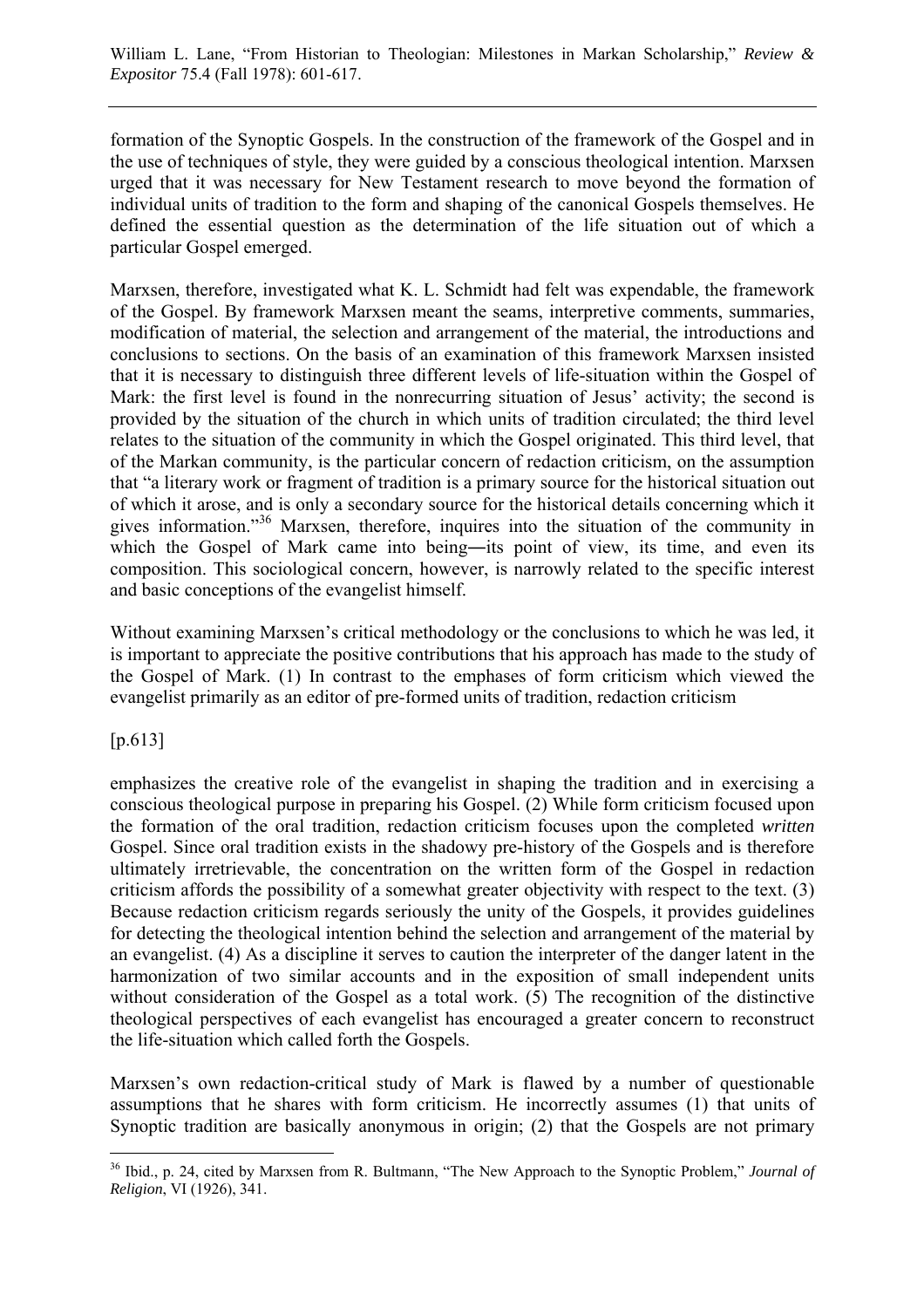sources for the historical details they report; and (3) that proclamation, rather than history per se, is the sphere of divine self-disclosure. These assumptions reflect a defective view of the relationship of history to revelation. God appears to act not in space-time history, but only in church proclamation. This dehistoricizing hermeneutic $37$  obscures both the Old Testament witness to God's mighty acts in *history* and the central truth of God's Incarnation in human life and affairs.

There is no necessary reason why redaction criticism should lead to the de-historicizing of the Gospel. Marxsen's own conclusions in this regard are due not to the method he used but to the faulty presupposition that a literary work like the Gospel of Mark is a primary source for the historical situation out of which it arose, and is only a secondary source for the historical details concerning which it gives information. Historical questions are inherent in the content of early Church proclamation, while the existence of the four canonical Gospels testifies to the Church's interest in the earthly life of Jesus. The assertion that Mark made *historical events* subservient to his theological purpose demands the affirmation that there were historical events. The theological import of these events is dependent upon the activity of God in Jesus of Nazareth. While the theological significance of the historical facts must not be denied, it must also be maintained that their theological meaning is dependent upon their historical occurrence.

## [p.614]

 $\overline{a}$ 

Ultimately, it is the creative life of Jesus Christ, not the evangelists or their communities, that originates, controls, and gives essential unity to the documents through which witness is borne to his achievement as the Messiah, the Son of God (Mark 1:1).

Nevertheless, Marxsen's critical studies have been programmatic for all subsequent Markan research. Although his own conclusions have been sifted and his critical method refined by more recent studies, his achievement remains a permanent contribution to the study of the Gospel of Mark. Redaction criticism provides a valid hermeneutical approach to understanding the text of Mark and the theological intention of the evangelist.

In reviewing the milestones in Markan scholarship in the twentieth century it is evident that the historicism of the Markan hypothesis was an unexamined and naive assumption. It was necessary to recognize that Mark was a Christian thinker who reflected theologically on the event of Jesus' life, death, and resurrection, and on its significance for his own community. Markan scholarship has tended to divorce the theological assertion in his Gospel from any historical concern on the part of the evangelist. A more balanced evaluation of the Gospel will indicate that Mark is both an historian and a theologian, and that the theology of the Gospel is

<sup>&</sup>lt;sup>37</sup> On this see W. L. Lane, '*Redaktionsyeschichte* and the De-historicizing of the New Testament Gospel," *Bulletin of the Evangelical Theological Society,* XI (1968), 27-33 [on-line at [http://www.biblicalstudies.org.uk/pdf/bets/vol11/redaktionsgeschichte\\_lane.pd](http://www.biblicalstudies.org.uk/pdf/bets/vol11/redaktionsgeschichte_lane.pdf)f]. Two examples of Marxsen's tendency to de-historicize the text will suffice to indicate the radical character of his approach. Mark envisions John the Baptist's ministry in a wilderness locale (Mk. 1:4-8). Marxsen argues that the term "wilderness" in Mark 1:4 has no geographical significance; it has no bearing on the place where John ministered. It simply qualifies the Baptist as the one who fulfilled Old Testament prophecy. Marxsen adds: "the Baptist would still be the one who appears 'in the wilderness' even if he had never been there in all his life" (op. cit., pp. 37f). Similarly, the situating of Jesus' ministry in Galilee reflects no "historical-geographical" interest: "To overstate the case, Mark does not intend to say: Jesus worked in Galilee, but rather: Where Jesus worked, there is Galilee" (ibid., pp. 93f.).